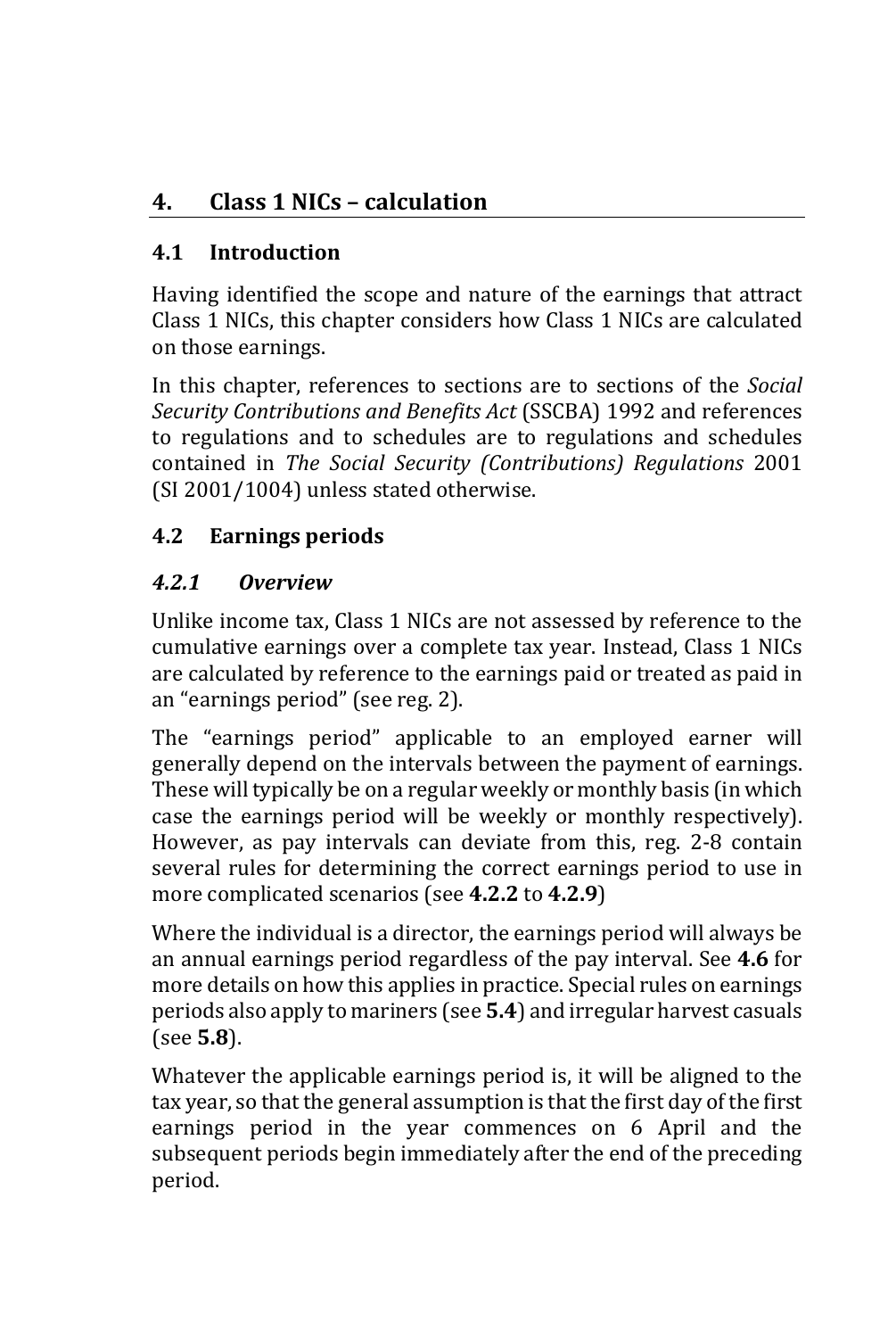## **Example**

Andrea is paid on the last Friday of every month and consequently has a monthly earnings period. Her first earnings period in the tax year 2022-23 starts on Wednesday 6 April 2022 and ends on Thursday 5 May 2022 – in line with tax month one. The next earnings period begins on Friday 6 May 2022 – in line with tax month two.

When calculating the NICs due for tax month one, the secondary contributor will consider the earnings paid during the aligned monthly earnings period, i.e. the payment made on Friday 29 April 2022 will therefore fall into earnings period/tax month one and the payment on Friday 27 May 2022 will fall into earnings period/tax month two.

This simplifies administration (all earnings periods for individuals in employment in 2022-23 start on the same date) and ensures equality between different employees and employers (the rates and thresholds for 2022-23 are applied to the whole of the first payment regardless of the length of the earnings period).

The concept of "earnings periods" applies specifically to the calculation of Class 1 NICs and does not impact on the amount of earnings due or indeed on the reporting and payment of Class 1 NICs. The latter is considered in **Chapter 6**.

**Law:** SSCBA 1992, s. 8-9; SI 2001/1004, reg. 1-8 **Guidance:** NIM 08002

### *4.2.2 Regular pay intervals*

The determination of the applicable earnings period is straightforward where the employed earner is paid at the same regular interval throughout the employment. In this case, the earnings period will be the length of the pay interval, typically a week for weekly paid employees or a month for monthly paid employees. In all circumstances, the earnings period cannot be less than a week.

#### **Example 1**

Jay is employed as a delivery driver and is paid on Mondays and Thursdays each week. In this case, his pay interval is less than a week. His earnings period will therefore be the minimum of one week.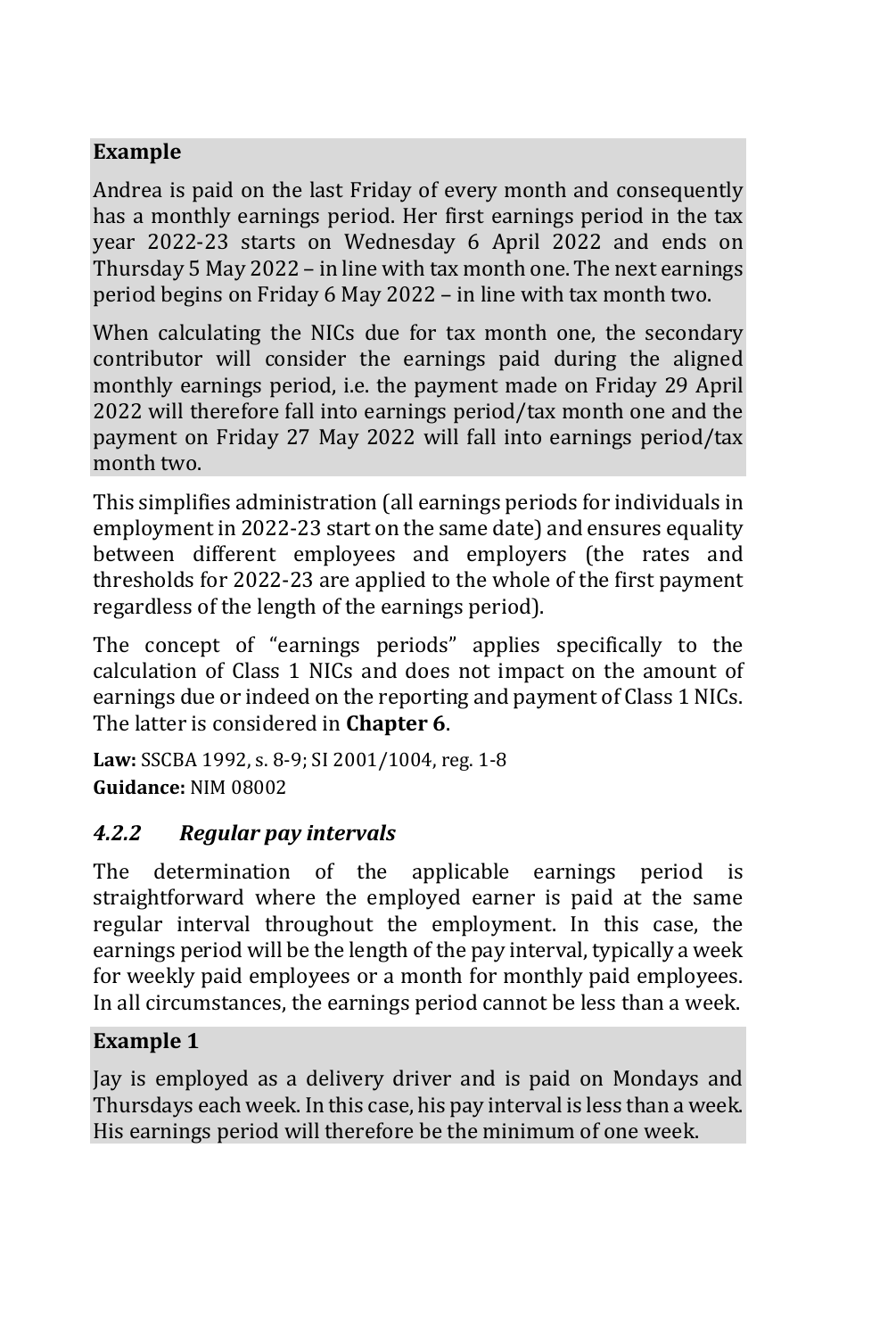Where there is no obvious regular pay interval, but the reality is that the employed earner is paid once in a succession of periods of the same length, reg. 7(1)(b) provides that the payments should be treated as being paid at regular intervals.

#### **Example 2**

Alana is paid on the first Monday in the calendar month. This means that, on occasion, two pay days may fall in the same tax month, e.g. 6 June-5 July 2022 (where payment is made on Monday 6 June and Monday 4 July), or there may be a month where no pay is received, e.g. 6 October-5 November 2022 (where payment is made on Monday 3 October and Monday 7 November). In these circumstances, because the pay intervals are successive and the same length, Class 1 NICs will be calculated as if there is a monthly earnings period, and the payments are made once in each month.

Where the pay interval is shorter just because:

- it falls at the end of the tax year; or
- the employed earner starts or ends employment part way through a pay period,

this is treated as a separate earnings period for Class 1 NIC purposes. However, the length of this separate earnings period will not affect the determination of the earnings period generally applicable to the employed earner.

#### **Example 3**

Amy commences employment on Monday 6 June 2022. She is paid weekly. Her regular pay day is Friday, and her first pay will be received on Friday 10 June.

The weekly earnings period for 2022-23 runs from Wednesday to Tuesday (on the basis that week one, day one is Wednesday 6 April 2022) and so her first earnings period starts on Monday 6 June 2022 and ends on Tuesday 7 June 2002. This is less than a week. However, it will be disregarded in determining her earnings period given that all payment dates are in fact on a weekly basis. She will therefore have a weekly earnings period.

Equally, additional one-off payments such as bonuses or overtime have no impact on the applicable earnings periods. (See **4.5** for how NICs are calculated when one-off payments are made.)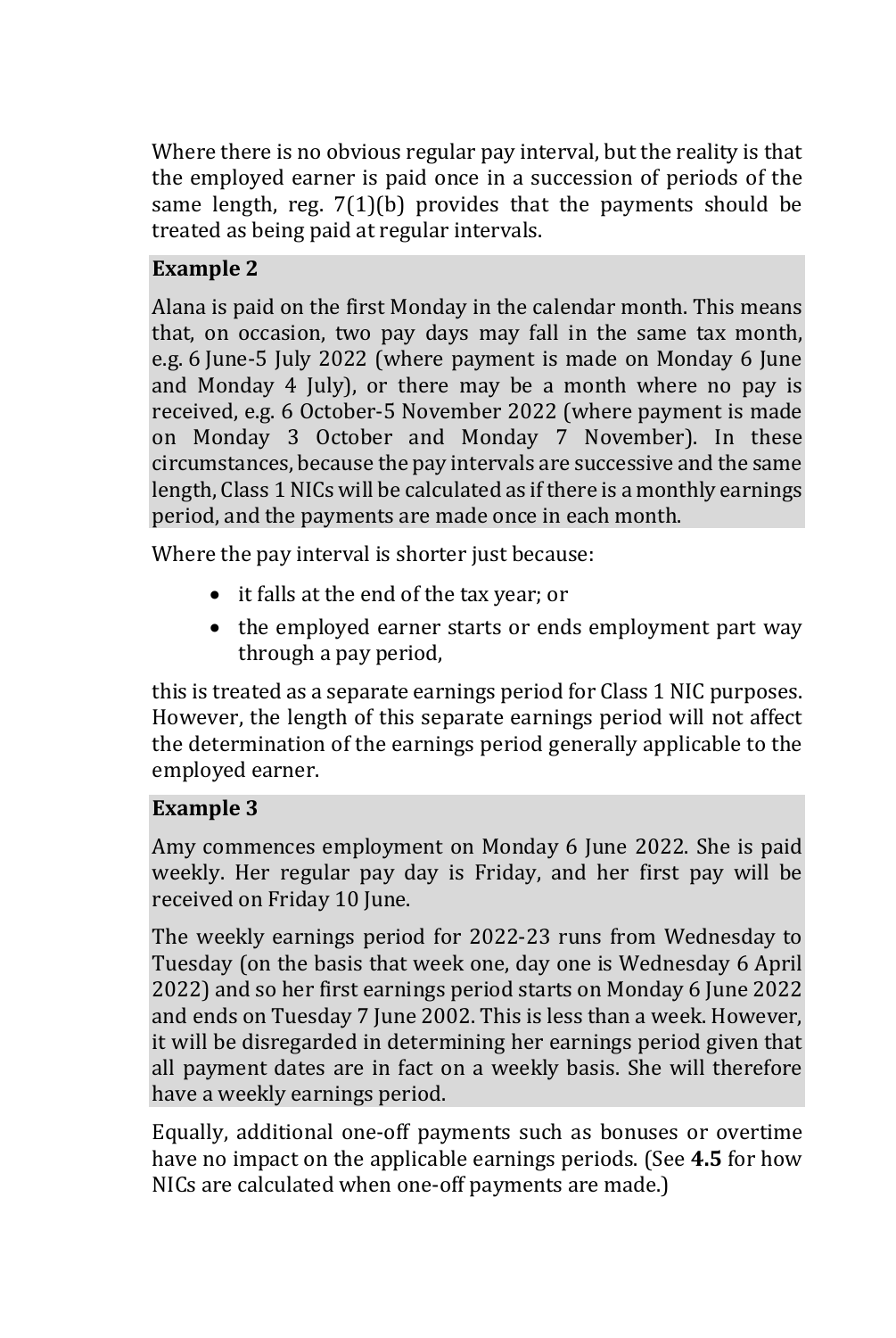**Law:** SI 2001/1004, reg. 2, 7

### *4.2.3 More than one regular pay interval*

The situation is more complicated when the employed earner has two or more regular pay intervals. An example of this would be a salesperson who receives basic pay on a monthly basis and commissions every six weeks, but it could also cover where employments are aggregated (see **4.7** and **4.8**) and those employments have different pay intervals.

The general rule is that where there is more than one pay interval, the earnings period will be the shortest of the intervals, subject to a minimum earnings period of one week (reg. 3(1) and reg. 6).

It is possible for HMRC (either at their own determination or on the request of the primary or secondary contributor) to issue a notice for the earnings period to be the longest pay interval where the greater amount of pay is paid in intervals other than the shortest interval (reg. 3(2A)-(3)). Where a notice is issued, it will commence on the date specified and cannot be retrospective.

#### **Example**

Eli is employed as a waiter at a local restaurant. He receives his basic pay on a monthly basis but the tips (which are subject to Class 1 NICs) are paid weekly.

Technically, the earnings period is a week, as this is the shorter of the two pay intervals. However, this is a situation where the greater amount of pay is likely to be paid over monthly as basic pay. Either Eli or his employer could apply to HMRC for the earnings period to be a month.

**Law:** SI 2001/1004, reg. 3, 6

### *4.2.4 Irregular pay intervals*

Where there is not a regular pay period, or a pay period that can be treated as regular, the earnings period is determined in accordance with the rules set out in reg. 4.

In the first instance, the earnings period is the length of the period to which the pay relates, subject to a minimum of one week.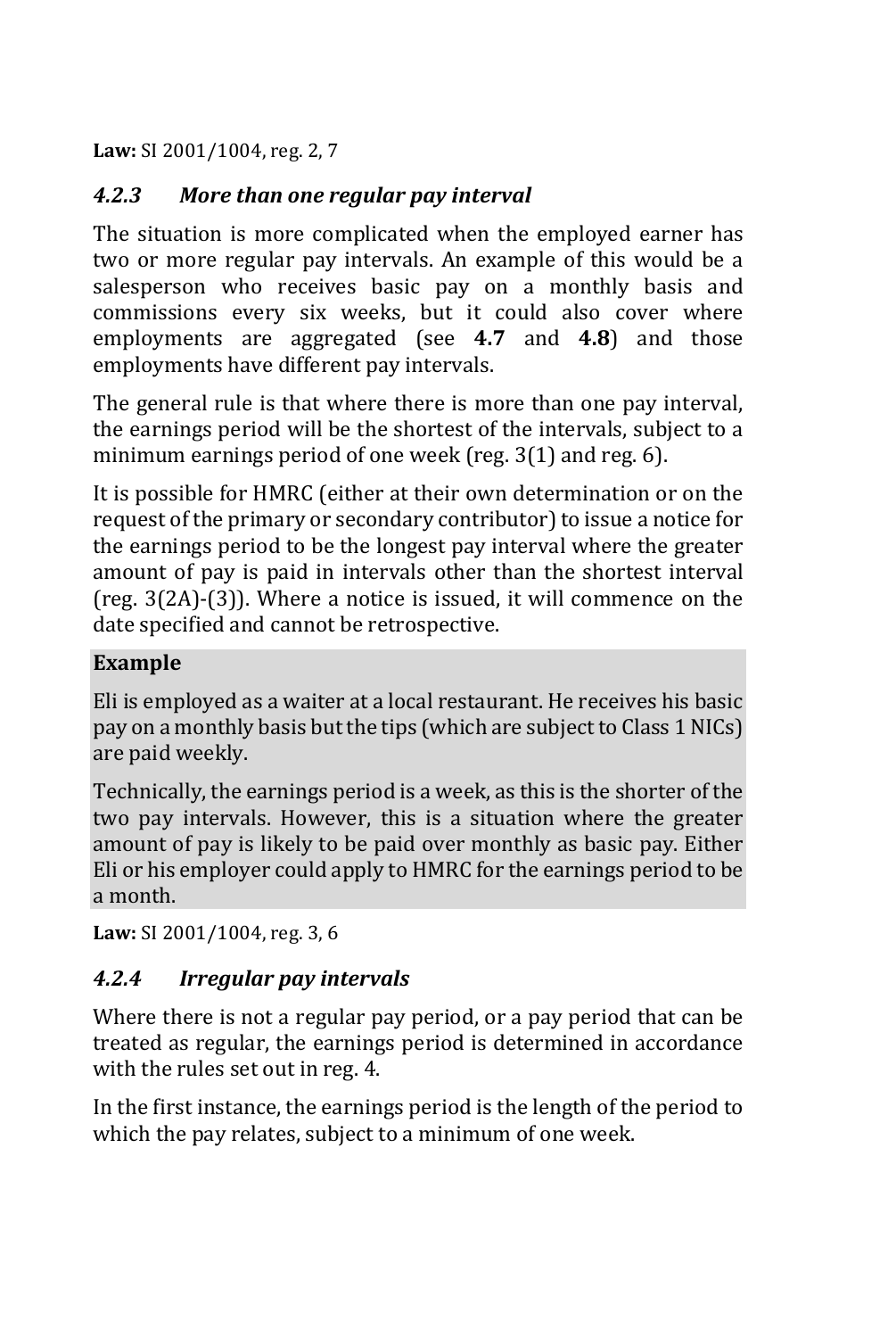### **Example 1**

Leanne is engaged on a fixed-term employment contract of six weeks to work as a receptionist in a hotel. If she is paid at the end of the six weeks, the earnings period will be six weeks.

Where it is not possible to determine the earnings period under this rule, the earnings period will be the longer of:

- the period from:
	- o the date on which earnings in relation to the same employment were previously paid; or (if no previous payment)
	- o the date the employment started,

to the date of the payment in question; and

• one week.

Where the payment is made before the employment begins or after it ends, the earnings period will be one week.

### **Example 2**

Kyle works at home sewing cushion covers. Every time he completes one hundred cushion covers, he delivers them to his employer and receives payment for them two days later.

Kyle works intermittently, so the pay interval is irregular. Furthermore, it is not possible to identify a period to which the pay relates. In these circumstances, the earnings period will be measured from the date of the previous payment, subject to a minimum of one week.

**Law:** SI 2001/1004, reg. 4, 7

## *4.2.5 Changing earnings periods through the tax year*

Where, for example, employers shift from weekly to monthly pay, HMRC will allow the longer period to be the earnings period from the date of the change.

However, to avoid manipulation, where the longer earnings period is a year and the change in the length of the earnings period takes effect during a tax year, the length of the earnings period immediately